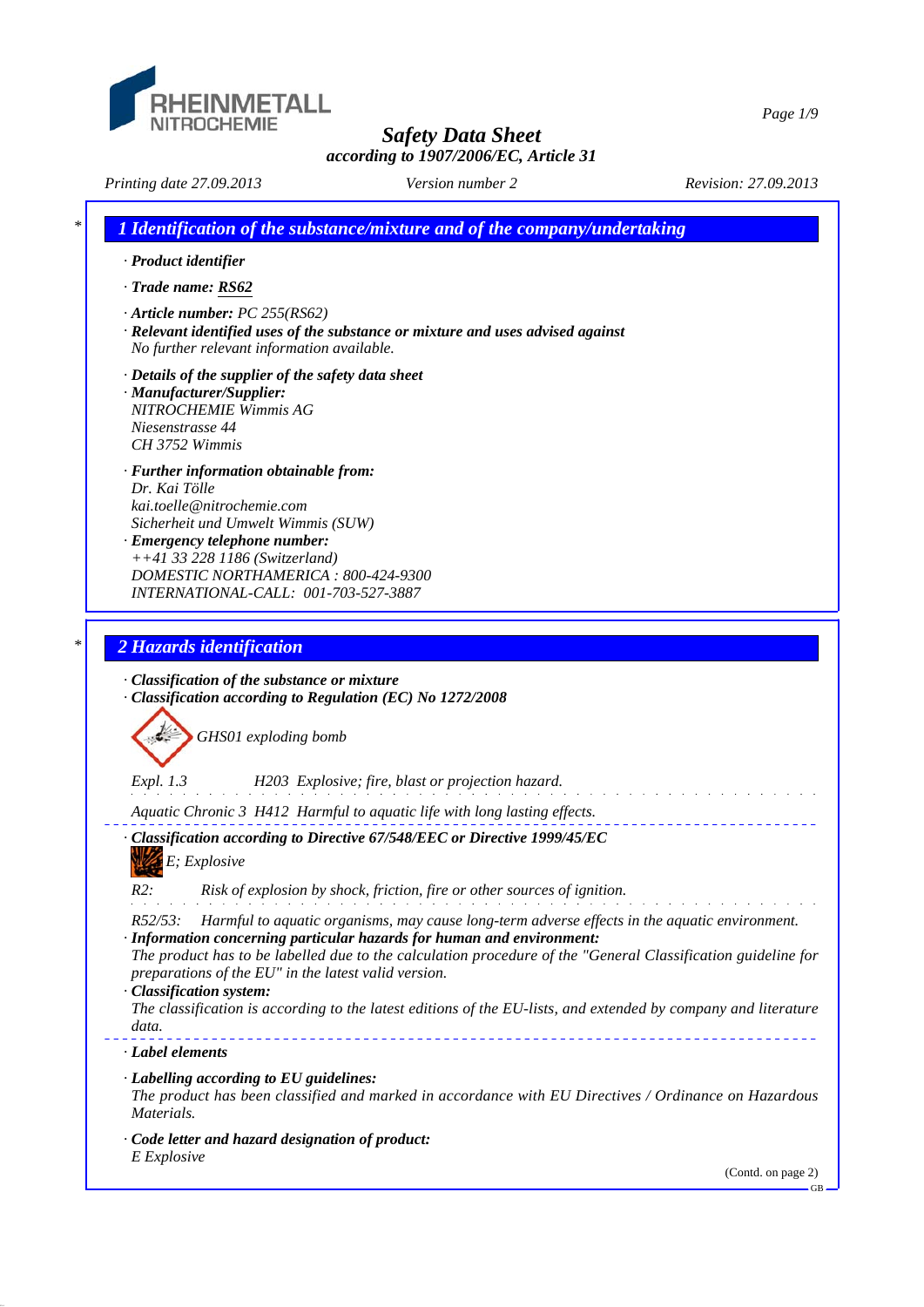

*Printing date 27.09.2013 Revision: 27.09.2013 Version number 2*

(Contd. of page 1)

#### *Trade name: RS62*

*· Risk phrases:*

*2 Risk of explosion by shock, friction, fire or other sources of ignition.*

*52/53 Harmful to aquatic organisms, may cause long-term adverse effects in the aquatic environment.*

#### *· Safety phrases:*

*15 Keep away from heat.*

*61 Avoid release to the environment. Refer to special instructions/safety data sheets.*

*· Other hazards*

- *· Results of PBT and vPvB assessment*
- *· PBT: Not applicable.*
- *· vPvB: Not applicable.*

## *\* 3 Composition/information on ingredients*

*· Chemical characterization: Mixtures*

*· Description: Mixture of substances listed below with nonhazardous additions.*

| $\cdot$ Dangerous components: |                                                                                                                                                                                                                                          |       |
|-------------------------------|------------------------------------------------------------------------------------------------------------------------------------------------------------------------------------------------------------------------------------------|-------|
| $CAS: 9004-70-0$              | <i>Nitrocellulose</i><br>$E$ R1-3<br>$\diamond$ Unst. Expl., H200                                                                                                                                                                        | 94%   |
| $CAS: 21368-68-3$             | $DL\text{-}bornan-2\text{-}one$<br>EINECS: 244-350-4 $Xi$ R36/37/38; FR11<br>Flam. Sol. 2, H228; $\Diamond$ Acute Tox. 4, H302; Skin Irrit. 2, H315; Eye Irrit. 2,<br>H319; STOT SE 3, H335                                              | 4%    |
| CAS: 122-39-4                 | diphenylamine<br>EINECS: 204-539-4 $\frac{1}{2}$ T R23/24/25; $\frac{1}{2}$ N R50/53<br>R33<br>Acute Tox. 3, H301; Acute Tox. 3, H311; Acute Tox. 3, H331; STOT RE<br>2, H373; $\bigcirc$ Aquatic Acute 1, H400; Aquatic Chronic 1, H410 | $1\%$ |

*· Additional information: For the wording of the listed risk phrases refer to section 16.*

#### *\* 4 First aid measures*

- *· Description of first aid measures*
- *· General information:*

*Personal protection for the First Aider.*

*Take affected persons out of danger area and lay down.*

- *· After inhalation: Supply fresh air; consult doctor in case of complaints.*
- *· After skin contact: Generally the product does not irritate the skin.*
- *· After eye contact: Rinse opened eye for several minutes under running water.*
- *· After swallowing: If symptoms persist consult doctor.*
- *· Information for doctor:*
- *· Most important symptoms and effects, both acute and delayed No further relevant information available.*
- *· Indication of any immediate medical attention and special treatment needed*
- *No further relevant information available.*

(Contd. on page 3)

.<sub>CD</sub>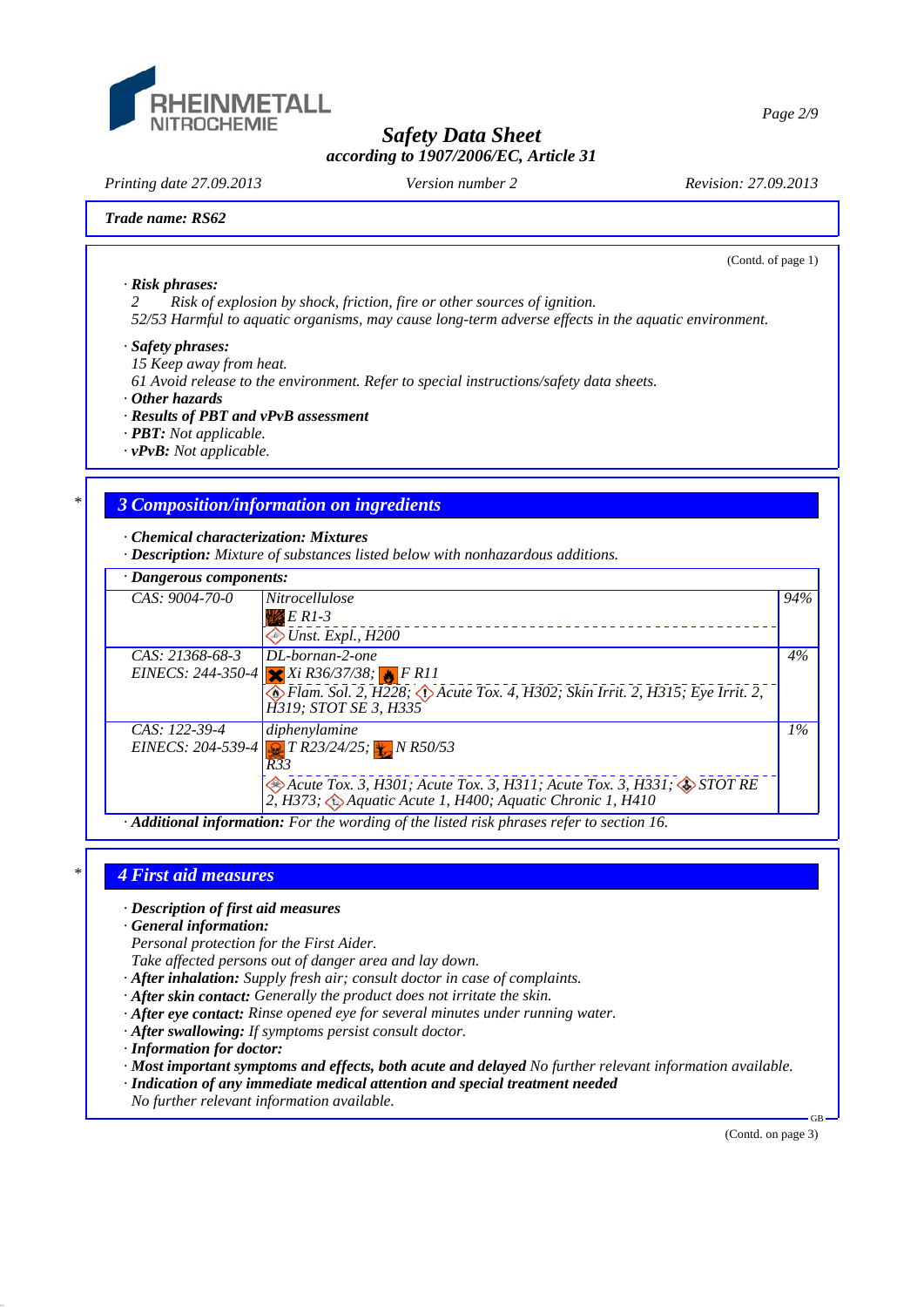

*Printing date 27.09.2013 Revision: 27.09.2013 Version number 2*

#### *Trade name: RS62*

(Contd. of page 2)

### *\* 5 Firefighting measures*

- *· Extinguishing media*
- *· Suitable extinguishing agents: Water spray Water*
- *· For safety reasons unsuitable extinguishing agents: Carbon dioxide Sand Extinguishing powder Foam*
- *· Special hazards arising from the substance or mixture No further relevant information available.*
- *· Advice for firefighters*
- *· Protective equipment: Wear self-contained respiratory protective device.*

# *\* 6 Accidental release measures*

- *· Personal precautions, protective equipment and emergency procedures Keep away from ignition sources. Remove persons from danger area.*
- *· Environmental precautions: Inform respective authorities in case of seepage into water course or sewage system. Do not allow to enter sewers/ surface or ground water.*
- *· Methods and material for containment and cleaning up: Pick up mechanically.*
- *· Reference to other sections*
- *See Section 7 for information on safe handling.*
- *See Section 8 for information on personal protection equipment.*
- *See Section 13 for disposal information.*

# *\* 7 Handling and storage*

#### *· Handling:*

- *· Precautions for safe handling Open and handle receptacle with care.*
- *· Information about fire and explosion protection: Keep ignition sources away - Do not smoke. Protect from heat. Prevent impact and friction.*
- *· Conditions for safe storage, including any incompatibilities*
- *· Storage:*
- *· Requirements to be met by storerooms and receptacles: storage facility for explosives · Information about storage in one common storage facility:*
- *only storage facility for explosives pay attention to the compatibility group*
- *· Further information about storage conditions: Protect from heat and direct sunlight.*
- *· Storage class: 1*
- *· Specific end use(s) No further relevant information available.*

(Contd. on page 4)

GB

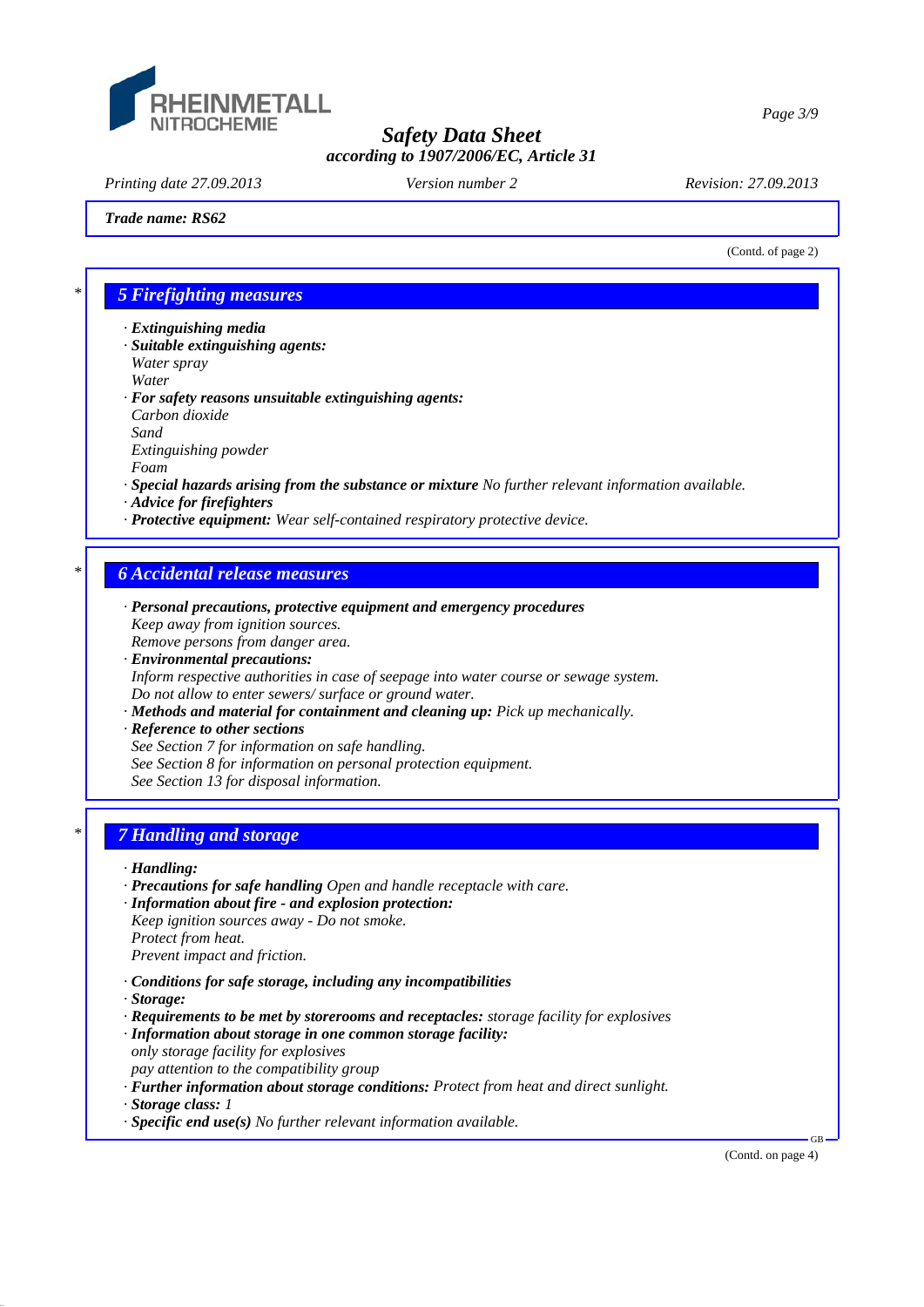

*Page 4/9*

*Safety Data Sheet according to 1907/2006/EC, Article 31*

*Printing date 27.09.2013 Revision: 27.09.2013 Version number 2*

#### *Trade name: RS62*

(Contd. of page 3)

## *\* 8 Exposure controls/personal protection*

*· Additional information about design of technical facilities: No further data; see item 7.*

- *· Control parameters*
- *· Ingredients with limit values that require monitoring at the workplace:*

#### *122-39-4 diphenylamine*

*WEL Short-term value: 20 mg/m³*

*Long-term value: 10 mg/m³*

*· Additional information: The lists valid during the making were used as basis.*

*· General protective and hygienic measures:*

- *Standarts of Personal Protective Equipment*
- *Respiratory protection EN 136, 140, 149*
- *Eye protection EN 166*
- *Body protection EN 340, 463, 468, 943-1, 943-2*
- *Protection of hands EN 374*
- *Safety shoes EN-ISO 20345*
- *· Respiratory protection: Not required.*
- *· Protection of hands:*

*The glove material has to be impermeable and resistant to the product/ the substance/ the preparation. Due to missing tests no recommendation to the glove material can be given for the product/ the preparation/ the chemical mixture.*

*Selection of the glove material on consideration of the penetration times, rates of diffusion and the degradation*

*· Material of gloves*

*Nitrile rubber, NBR*

*Butyl rubber, BR*

*The selection of the suitable gloves does not only depend on the material, but also on further marks of quality and varies from manufacturer to manufacturer. As the product is a preparation of several substances, the resistance of the glove material can not be calculated in advance and has therefore to be checked prior to the application.*

- *Nomex*
- *· Penetration time of glove material The exact break trough time has to be found out by the manufacturer of the protective gloves and has to be observed.*
- *· For the permanent contact in work areas without heightened risk of injury (e.g. Laboratory) gloves made of the following material are suitable:*
- *Nitrile rubber, NBR*
- *Butyl rubber, BR · For the permanent contact of a maximum of 15 minutes gloves made of the following materials are suitable:*
- *Butyl rubber, BR*
- *Nitrile rubber, NBR*
- *· Eye protection: Safety glasses*

(Contd. on page 5)

GB

*<sup>·</sup> Exposure controls*

*<sup>·</sup> Personal protective equipment:*

*Wash hands before breaks and at the end of work.*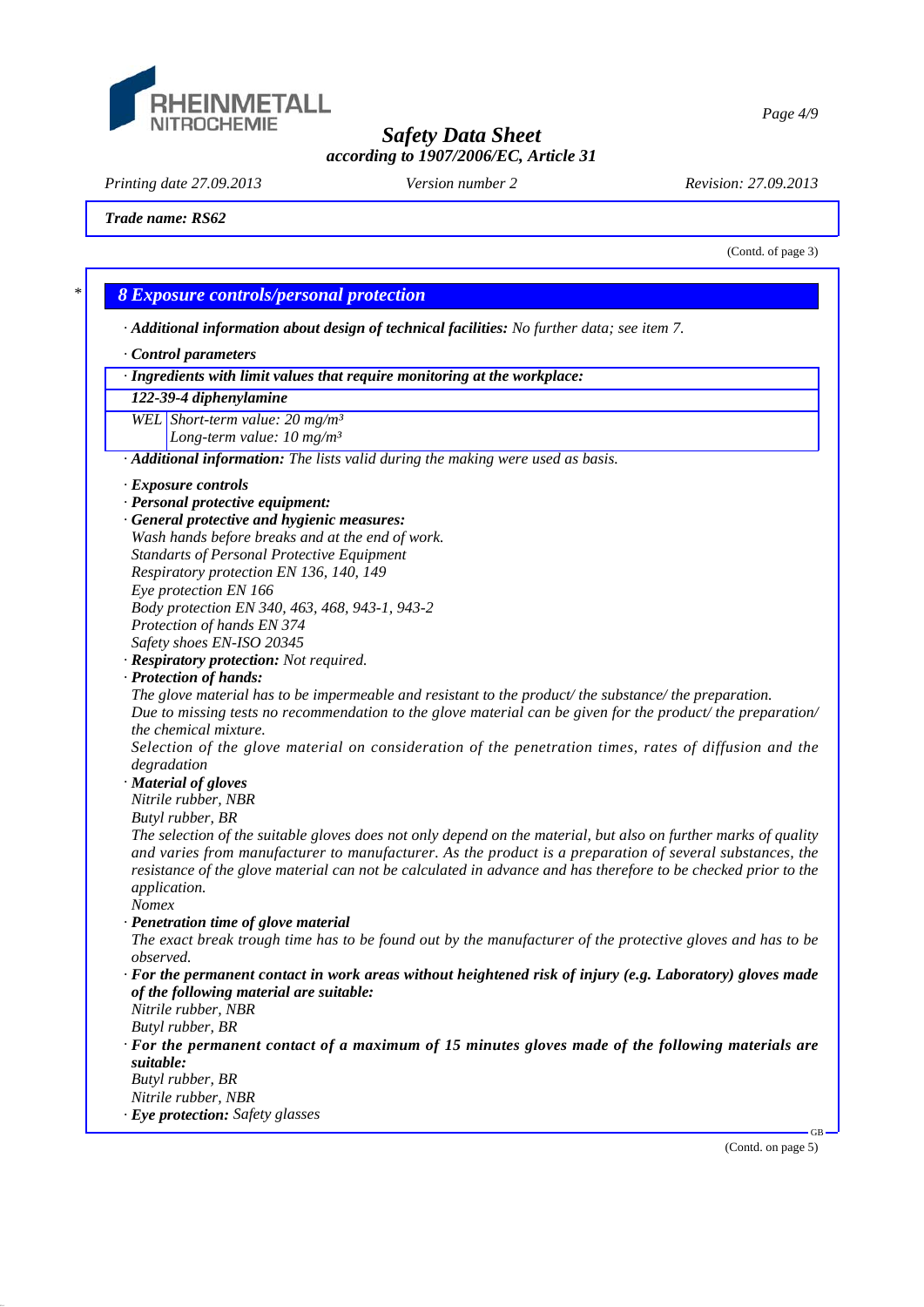

*Page 5/9*

# *Safety Data Sheet according to 1907/2006/EC, Article 31*

*Printing date 27.09.2013 Revision: 27.09.2013 Version number 2*

*Trade name: RS62*

(Contd. of page 4)

| · Information on basic physical and chemical properties<br><b>General Information</b> |                                                                                                                                                                      |
|---------------------------------------------------------------------------------------|----------------------------------------------------------------------------------------------------------------------------------------------------------------------|
| $\cdot$ Appearance:                                                                   |                                                                                                                                                                      |
| Form:                                                                                 | Solid                                                                                                                                                                |
| Colour:                                                                               | According to product specification                                                                                                                                   |
| $\cdot$ Odour:                                                                        | Characteristic                                                                                                                                                       |
| · Odour threshold:                                                                    | Not determined.                                                                                                                                                      |
| $\cdot$ pH-value:                                                                     | Not applicable.                                                                                                                                                      |
| Change in condition                                                                   |                                                                                                                                                                      |
| <b>Melting point/Melting range:</b>                                                   |                                                                                                                                                                      |
| · Flash point:                                                                        |                                                                                                                                                                      |
| · Flammability (solid, gaseous):                                                      | Flammable.                                                                                                                                                           |
| · Ignition temperature:                                                               | ca. 170 $\degree$ C                                                                                                                                                  |
| $\cdot$ Self-igniting:                                                                | Product is not selfigniting.                                                                                                                                         |
| · Danger of explosion:                                                                | sensitive to detonation blast (detonator) - Explosive with or without<br>conact with air<br>Risk of explosion by shock, friction, fire or other sources of ignition. |
| · Explosion limits:                                                                   |                                                                                                                                                                      |
| Lower:                                                                                | Not determined.                                                                                                                                                      |
| <b>Upper:</b>                                                                         | Not determined.                                                                                                                                                      |
| · Vapour pressure:                                                                    | Not applicable.                                                                                                                                                      |
| $\cdot$ Density:                                                                      | $S$ PLB                                                                                                                                                              |
| · Relative density                                                                    | Not determined.                                                                                                                                                      |
| · Vapour density                                                                      | Not applicable.                                                                                                                                                      |
| · Evaporation rate                                                                    | Not applicable.                                                                                                                                                      |
| · Solubility in / Miscibility with                                                    |                                                                                                                                                                      |
| water:                                                                                | Insoluble.                                                                                                                                                           |
| · Partition coefficient (n-octanol/water): Not determined.                            |                                                                                                                                                                      |
| · Viscosity:                                                                          |                                                                                                                                                                      |
| Dynamic:                                                                              | Not applicable.                                                                                                                                                      |
| Kinematic:                                                                            | Not applicable.                                                                                                                                                      |
| $\cdot$ Other information                                                             | No further relevant information available.                                                                                                                           |

# *\* 10 Stability and reactivity*

- *· Reactivity*
- *· Chemical stability*
- *· Thermal decomposition / conditions to be avoided: No decomposition if used according to specifications.*
- *· Possibility of hazardous reactions*
- *Flammable.*
- *Danger of explosion.*
- *· Conditions to avoid No further relevant information available.*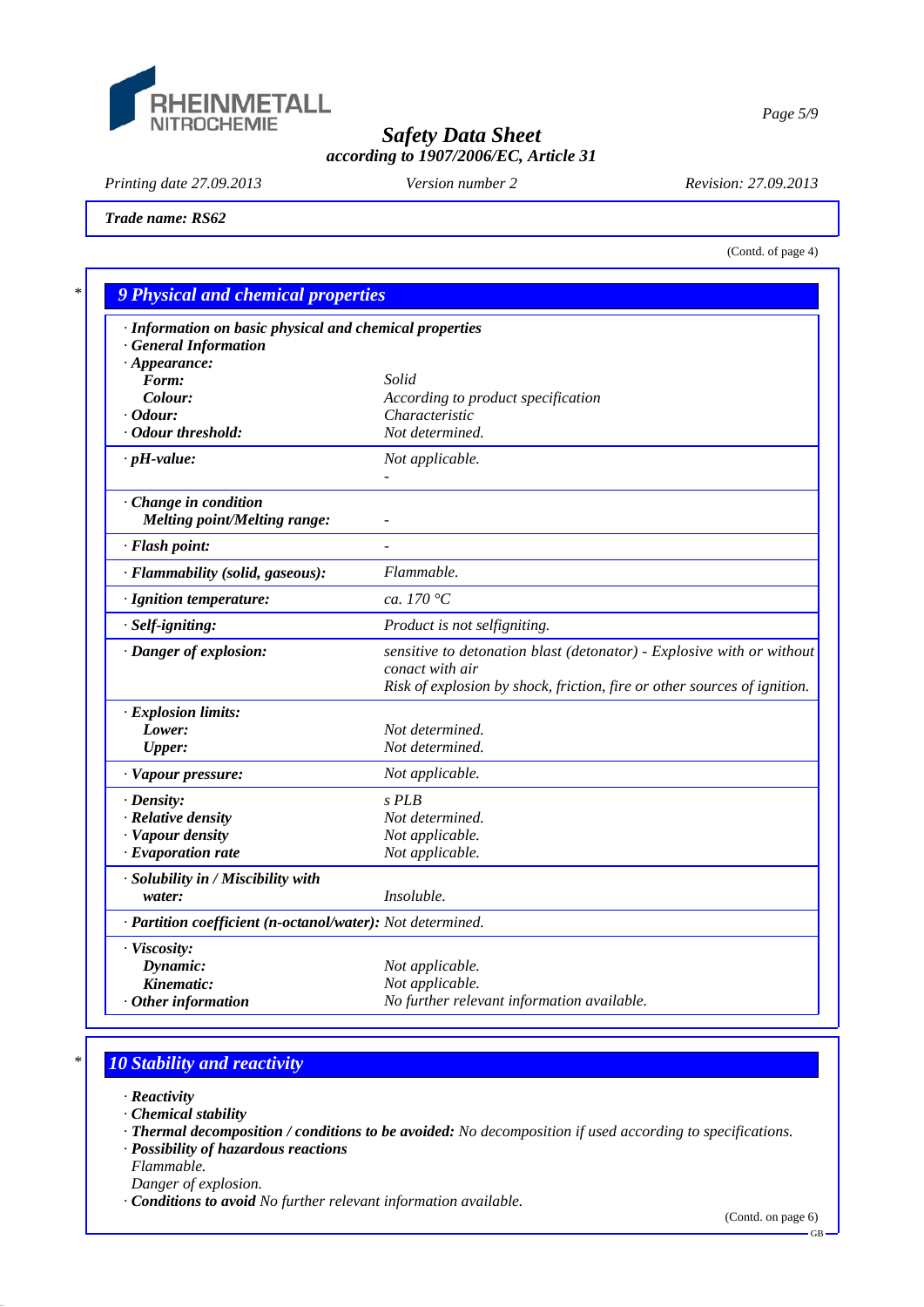

*Printing date 27.09.2013 Revision: 27.09.2013 Version number 2*

(Contd. of page 5)

#### *Trade name: RS62*

*· Incompatible materials: Oxidiser*

*· Hazardous decomposition products: Nitrogen oxides*

# *11 Toxicological information*

- *· Information on toxicological effects*
- *· Acute toxicity:*
- *· LD/LC50 values relevant for classification:*

## *122-39-4 diphenylamine*

*Oral LD50 1230 mg/kg (mouse) 1120 mg/kg (rat) Dermal LD50 >5000 mg/kg (rabbit)*

*· Primary irritant effect:*

*· on the skin: No irritant effect.*

*· on the eye: No irritating effect.*

*· Sensitization: No sensitizing effects known.*

# *12 Ecological information*

| $\cdot$ Toxicity                                                                                     |                                                                            |  |  |  |
|------------------------------------------------------------------------------------------------------|----------------------------------------------------------------------------|--|--|--|
| · Aquatic toxicity:<br>122-39-4 diphenylamine                                                        |                                                                            |  |  |  |
|                                                                                                      |                                                                            |  |  |  |
|                                                                                                      | $EC50/24h$ 2.3 mg/l (D1)                                                   |  |  |  |
|                                                                                                      | $1000$ mg/l (psf)                                                          |  |  |  |
| IC50/72h                                                                                             | $1.5$ mg/l (desmodesmus subspicatus)                                       |  |  |  |
|                                                                                                      | LC50/96h 3.79 mg/l (Pimephales promelas)                                   |  |  |  |
|                                                                                                      | · Persistence and degradability No further relevant information available. |  |  |  |
|                                                                                                      | · Behaviour in environmental systems:                                      |  |  |  |
|                                                                                                      | · Bioaccumulative potential No further relevant information available.     |  |  |  |
|                                                                                                      | · Mobility in soil No further relevant information available.              |  |  |  |
| · Ecotoxical effects:                                                                                |                                                                            |  |  |  |
|                                                                                                      | · Remark: Harmful to fish                                                  |  |  |  |
| · Additional ecological information:                                                                 |                                                                            |  |  |  |
| General notes:                                                                                       |                                                                            |  |  |  |
| Water hazard class 3 (German Regulation) (Self-assessment): extremely hazardous for water            |                                                                            |  |  |  |
| Do not allow product to reach ground water, water course or sewage system, even in small quantities. |                                                                            |  |  |  |
| Danger to drinking water if even extremely small quantities leak into the ground.                    |                                                                            |  |  |  |
| Harmful to aquatic organisms                                                                         |                                                                            |  |  |  |
| · Results of PBT and vPvB assessment                                                                 |                                                                            |  |  |  |
| · PBT: Not applicable.                                                                               |                                                                            |  |  |  |
| $\cdot v$ PvB: Not applicable.                                                                       |                                                                            |  |  |  |
| $\cdot$ Other adverse effects No further relevant information available.                             |                                                                            |  |  |  |

(Contd. on page 7)

GB

*Page 6/9*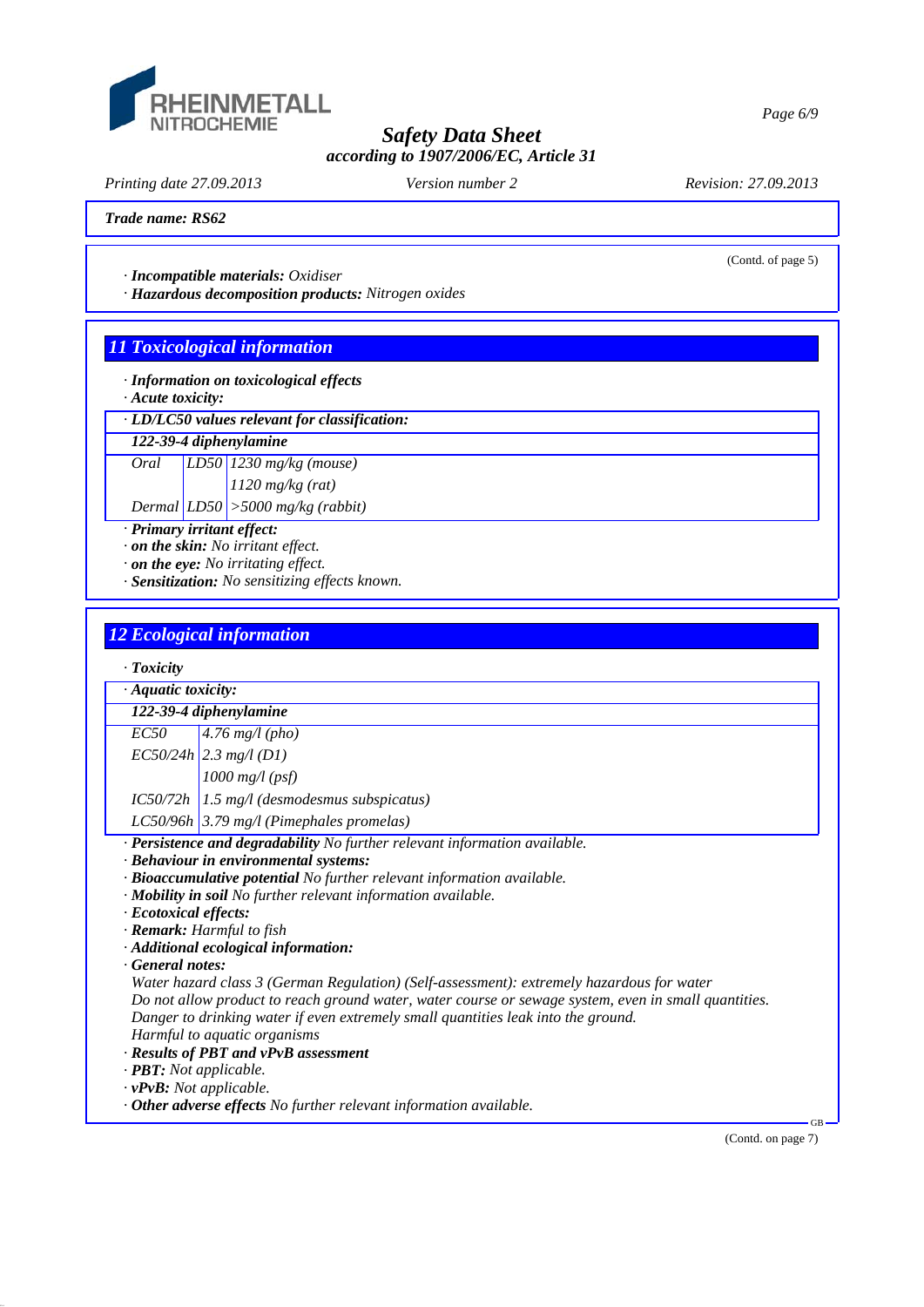

*Printing date 27.09.2013 Revision: 27.09.2013 Version number 2*

*Trade name: RS62*

(Contd. of page 6)

GB

# *\* 13 Disposal considerations*

*· Waste treatment methods*

*· Recommendation*

*Must not be disposed together with household garbage. Do not allow product to reach sewage system.*

*· Uncleaned packaging:*

*· Recommendation: Disposal must be made according to official regulations.*

| $\cdot$ UN-Number<br>· ADR, IMDG, IATA                                              | <i>UN0161</i>                                               |  |
|-------------------------------------------------------------------------------------|-------------------------------------------------------------|--|
| · UN proper shipping name<br>$\cdot$ ADR<br>· IMDG, IATA                            | 0161 TREIBLADUNGSPULVER<br>POWDER, SMOKELESS                |  |
| · Transport hazard class(es)                                                        |                                                             |  |
| $\cdot$ ADR                                                                         |                                                             |  |
|                                                                                     |                                                             |  |
| · Class<br>$\cdot$ <i>Label</i>                                                     | 1 (1.3C) Explosive substances and articles.<br>$\mathcal I$ |  |
| · IMDG, IATA                                                                        |                                                             |  |
|                                                                                     |                                                             |  |
| $\cdot$ Class                                                                       | 1 Explosive substances and articles.                        |  |
| $-Label$                                                                            | 1                                                           |  |
| · Packing group<br>· ADR, IMDG, IATA                                                | I                                                           |  |
| · Environmental hazards:<br>· Marine pollutant:                                     | No                                                          |  |
| · Special precautions for user<br>· Danger code (Kemler):                           | Warning: Explosive substances and articles.<br>$\prime$     |  |
| · Transport in bulk according to Annex II of<br><b>MARPOL73/78 and the IBC Code</b> | Not applicable.                                             |  |
| · Transport/Additional information:                                                 |                                                             |  |
| $-ADR$<br>$\cdot$ Limited quantities (LQ)                                           | $\theta$                                                    |  |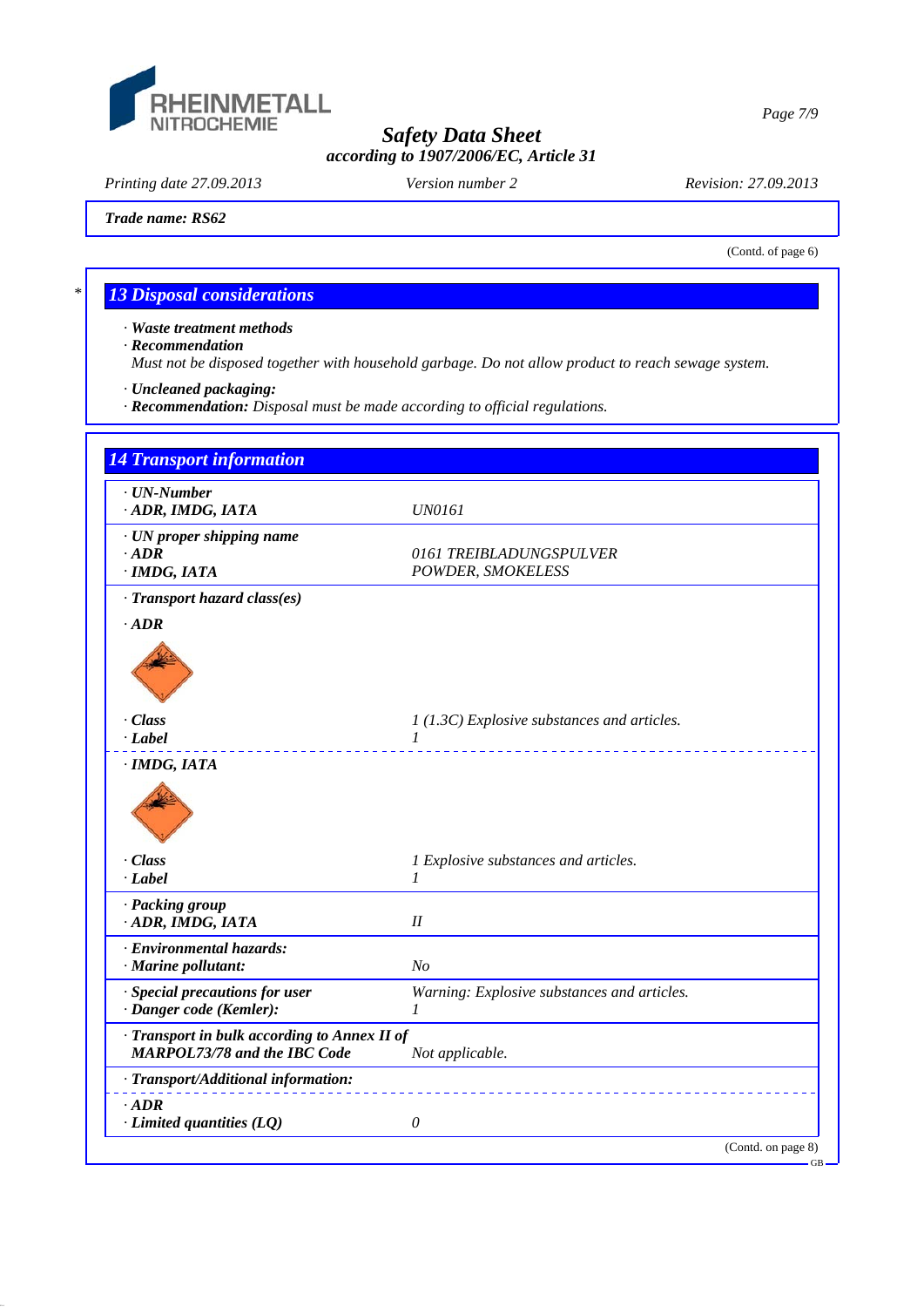

*Printing date 27.09.2013 Revision: 27.09.2013 Version number 2*

(Contd. of page 7)

#### *Trade name: RS62*

*· UN "Model Regulation": UN0161, POWDER, SMOKELESS, 1.3C (1), II*

## *\* 15 Regulatory information*

*· Safety, health and environmental regulations/legislation specific for the substance or mixture*

*· Labelling according to EU guidelines:*

*The product has been classified and marked in accordance with EU Directives / Ordinance on Hazardous Materials.*

*· Code letter and hazard designation of product: E Explosive*

#### *· Risk phrases:*

*2 Risk of explosion by shock, friction, fire or other sources of ignition. 52/53 Harmful to aquatic organisms, may cause long-term adverse effects in the aquatic environment.*

#### *· Safety phrases:*

*15 Keep away from heat.*

*61 Avoid release to the environment. Refer to special instructions/safety data sheets.*

*· National regulations:*



*· Chemical safety assessment: A Chemical Safety Assessment has not been carried out.*

## *16 Other information*

*This information is based on our present knowledge. However, this shall not constitute a guarantee for any specific product features and shall not establish a legally valid contractual relationship.*

# *· Relevant phrases*

- *Unstable explosives.*
- *H228 Flammable solid.*
- *H301 Toxic if swallowed.*
- *H302 Harmful if swallowed.*
- *H311 Toxic in contact with skin.*
- *H315 Causes skin irritation.*
- *H319 Causes serious eye irritation.*
- *H331 Toxic if inhaled.*
- *H335 May cause respiratory irritation.*
- *H373 May cause damage to organs through prolonged or repeated exposure.*
- *H400 Very toxic to aquatic life.*
- *H410 Very toxic to aquatic life with long lasting effects.*
- *R1 Explosive when dry.*
- 
- *R11 Highly flammable.*
- *R23/24/25 Toxic by inhalation, in contact with skin and if swallowed.*
- *R3 Extreme risk of explosion by shock, friction, fire or other sources of ignition.*
- *R33 Danger of cumulative effects.*
- *R36/37/38 Irritating to eyes, respiratory system and skin.*

*R50/53 Very toxic to aquatic organisms, may cause long-term adverse effects in the aquatic environment.*

(Contd. on page 9) GB

#### *Page 8/9*